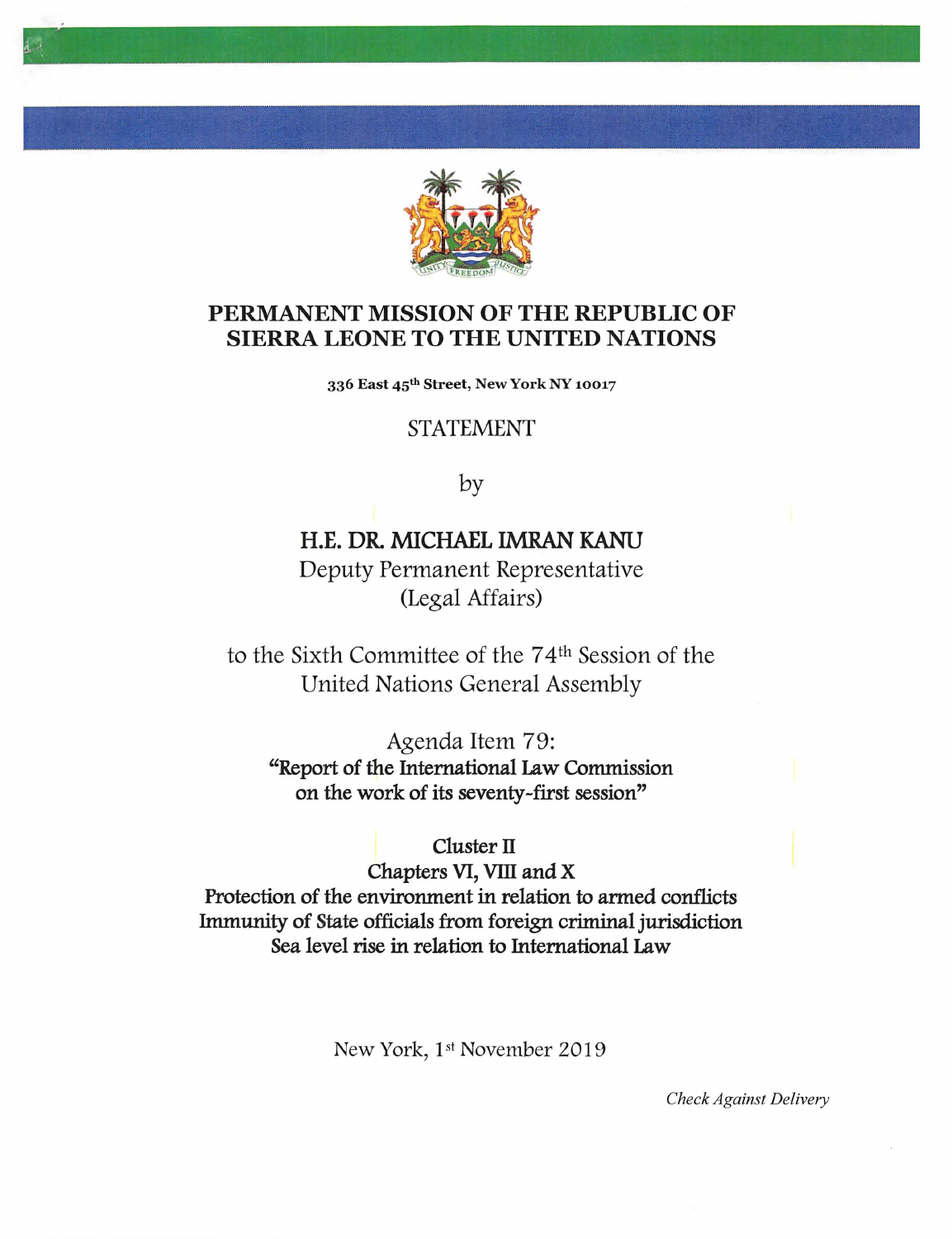#### Chair,

یں

The Republic of Sierra Leone would like to offer some preliminary remarks on Cluster II topics in relation to agenda item 79: "Report of the International Law Commission on the work of its seventy-first session"; namely, "protection of the environment in relation to armed conflicts", "immunity of State officials from foreign criminal jurisdiction" and "sea level rise in relation to intemational law."

#### On "Protection of the environment in relation to armed conflicts"

As this is our first time commenting on "*protection of the environment in relation to armed* conflicts", since it was added to the ILC's programme of work, Sierra Leone expresses its appreciation for the hard work of the first rapporteur for the topic. Professor Marie Jacohsson of Sweden, and Ambassador Marja Lehto of Finland - the current Special Rapporteur. We appreciate Ambassador Jacobsson's role, leading the work on the topic and setting out the framework for the project. For her part. Ambassador Lehto's two excellent reports and other contributions over the last two sessions have enabled the Commission's consolidation and adoption, on first reading, of the complete set of the 28 draft principles along with the commentaries.

Our initial impression is that the draft principles contain provisions of different normative value. Some reflect customary intemational law while others are non-binding recommendations, all with the aim of enhancing protection of the environment before, during or after armed conflicts. Given that the environment constitutes part of the global commons, and is not necessarily territorially limited, we share the doubt of Special Rapporteur Lehto on the merit of qualifying conflicts as either intemational or non-intemational in nature. We believe that both should be taken into account, since the object of protection is the environment itself. In any event, we hope to take up the invitation to offer detailed written comments, as requested by the Commission, by December 2020.

Pending that, allow us to offer some preliminary observations on principles 8,10 and 11.

First, concerning principle 8, which addresses human displacement, my delegation appreciates the recommendation calling on States, intemational organisations and other relevant actors to take appropriate measures to prevent and mitigate environmental degradation in areas where persons displaced by armed conflict are located, while providing relief and assistance for such persons and local communities. We note that no definition of displacement is provided. We are pleased to see the reference to paragraph 5 of the commentary discussing the African Union Convention for the Protection and Assistance of Intemally Displaced Persons and believe that it could serve as additional inspiration. Sierra Leone joined the latter treaty in 2010.

Second, on principle 10, Sierra Leone agrees that States should take appropriate legislative and other measures to ensure that corporations and other business enterprises operating in or from their territories exercise due diligence to protect the environment, including in relation to human health, when acting in an area of armed conflict or in a post-armed conflict situation. Here, we believe that the scope of the duty will be higher in relation to the State of domicile of the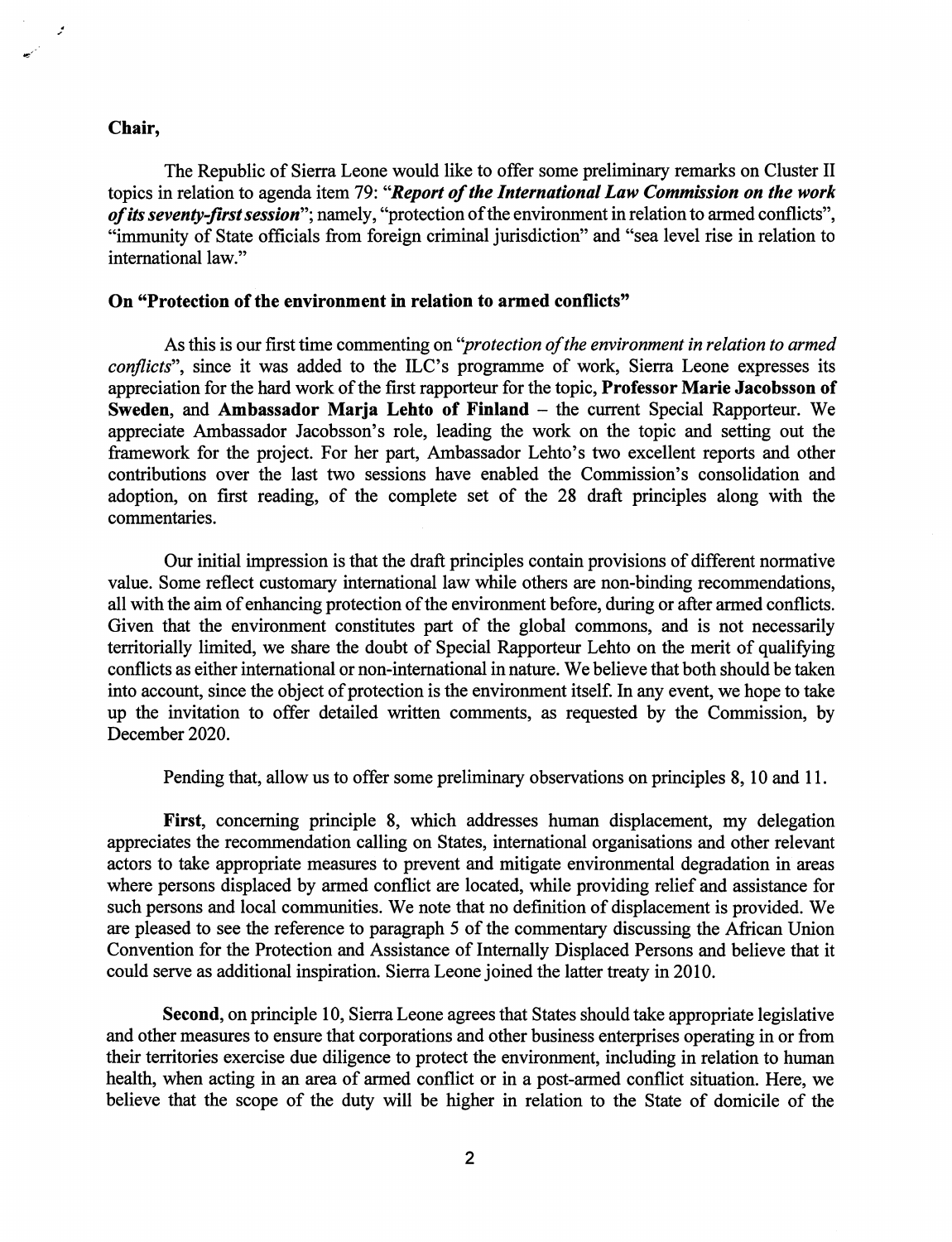corporation given that the State of business/operation may itself be facing governance challenges during or in the aftermath of conflict. The natural resources are to be purchased or obtained in an environmentally sustainable manner, and in accordance with both the laws of the States concerned.

On this point allow me Chair to share our experience and reflect on our national statement on the ILC Report on its work in the 58<sup>th</sup> and 59<sup>th</sup> sessions, where proposals where made on the floor, by my delegation, for the Commission to add the following topics in its programme of work: Firstly, the legal consequences arising out of the use of private armies in internal conflicts. Secondly, the legal consequences arising out the involvement of multilateral corporations in intemal conflicts. Thirdly, the legal consequences arising out of the use of private security agencies in intemal conflicts.

The topics where proposed "not as an intellectual exercise but as a result of our own experience. These topics are important in our view in light of the ICJ's judgment in the case  $-$ Application of the Convention on the Prevention and Punishment of the Crime of genocide (Bosnia and Herzegovina v. Serbia and Montenegro). This case which turns on the responsibility of paramilitary units in internal conflicts and the tests of the ICTY and that of the ICJ in determining responsibility for the acts. We look forward to the Commission giving effect to our topics". Twelve years after the proposals were made, we welcome the inclusion of the elements in the Commission's work on "protection of the environment in relation to armed conflicts".

On the third and final point, on principle 11, we agree that it is important that corporations and other business enterprises – including their subsidiaries and other agents under their de facto control – can be held liable whether civil and/or criminal, for harm caused by them to the environment. This will require provision of adequate and effective procedures and fair and equitable remedies and reparations for the individual and communities that are the victims of such harm.

#### Chair,

#### Immunity of State officials from foreign criminal jurisdiction

We now tum to the topic "Immunity of State officials from foreign criminal jurisdiction". Again, Sierra Leone has not yet had the opportunity to share their views on this extremely important topic for States and the intemational community. We aim to do so in a more comprehensive manner upon completion of the first reading, which we hope to see next year, at which point we will have in full view the entirety of the project accompanied by the commentaries.

For now, my delegation must extend our deep gratitude to the Special Rapporteur, Professor Concepcion Escobar Hernandez of Spain, for her excellent efforts and her deep dedication to the success of this topic. Though the topic is sometimes sensitive both within the ILC, as we deduce from the reports, and amongst States, Sierra Leone would join the many in both sides that have suggested that the ILC should strike a balance between, on the one hand, the imperatives of sovereignty and, on the other hand, the contemporary demands for accountability especially in relation to the most serious crimes of concem to the intemational community as a whole.